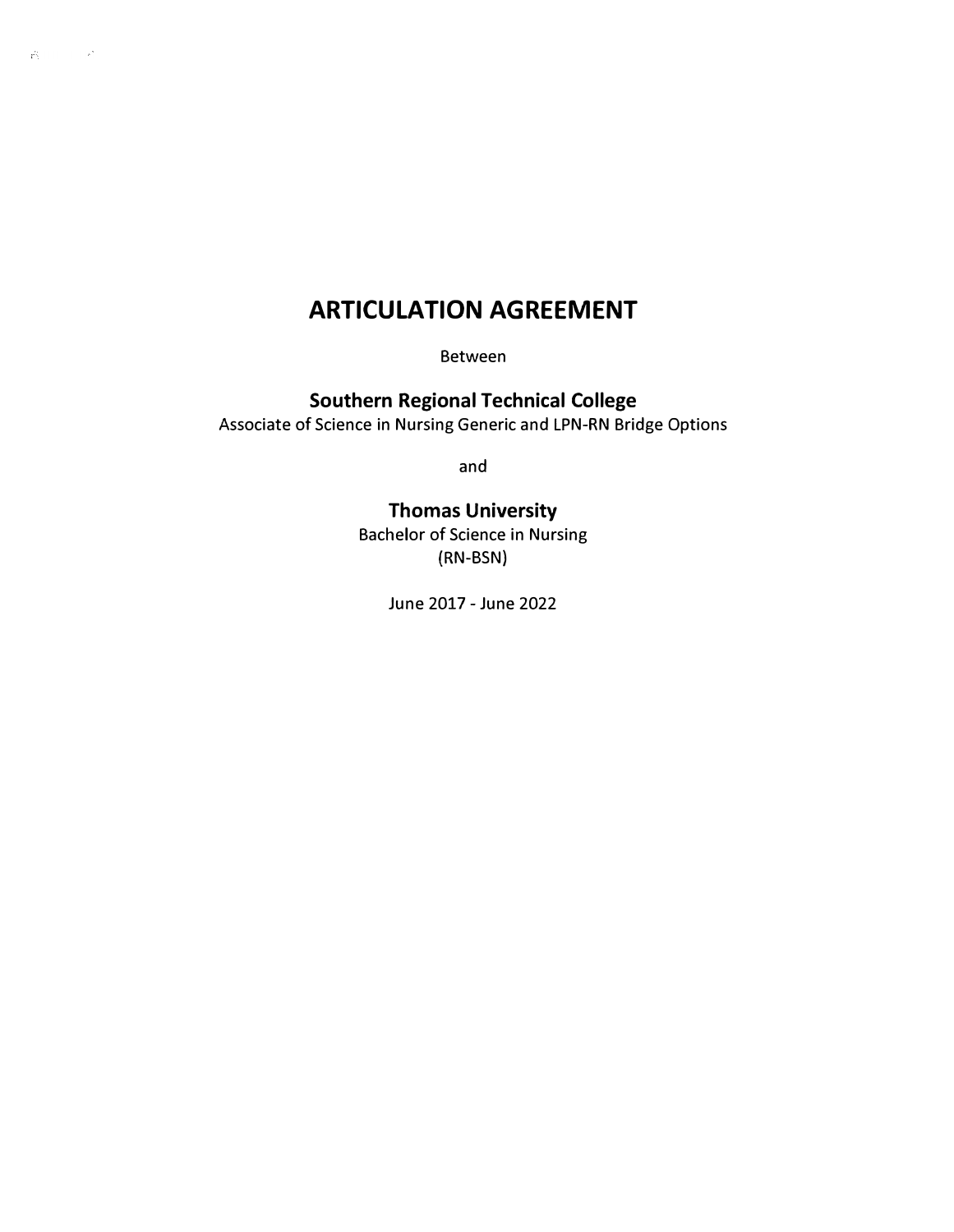## **ARTICULATION AGREEMENT**

#### Between

**Southern Regional Technical College:** Associate of Science in Nursing Generic and LPN-RN

# Bridge options

And

# **Thomas University:** Bachelor of Science Degree in Nursing (RN-BSN)

## **Article I: Agreement on Principle**

Thomas University (TU) and Southern Regional Technical College (SRTC) agree that students who choose to transfer from a technical college to a senior college or university to earn a bachelor's degree should be provided with a smooth curriculum transition that minimizes loss of credit and duplication of coursework. Thomas University and Southern Regional Technical College, therefore, agree to enter into this curriculum articulation agreement for students who complete the Associate of Science in Nursing and Associate of Science in Nursing LPN-RN Bridge Option at SRTC and transfer to (TU) to complete the Bachelor of Science in Nursing. Both institutions enter into this agreement as cooperating, equal partners who shall maintain the integrity of their separate programs.

## **Article II: Agreement on Program Specifics**

Thomas University and Southern Regional Technical College agree that any student who has successfully completed the minimum requirements of courses outlined in the corresponding articulation tables may transfer the course credits indicated toward a Bachelor of Science in Nursing at Thomas University. Students who follow this articulated program agreement must apply and be admitted to Thomas University. SRTC students will receive equal consideration as other students seeking admission and financial aid. The bachelor's degree graduation requirements for students who follow this articulated program agreement are listed in the applicable Thomas University Catalog as displayed in the *(TU) Catalog* on the university website. Courses approved for transfer are listed in the attached articulation guide tables.

#### Agreement Requirements

1. Students must complete the (Degree) in Nursing program at Southern Regional Technical College and the program of study for a Bachelor of Science in Nursing (RN-BSN) at Thomas University as indicated in the articulation guide. Any course substitutions should be made with the guidance of an advisor or counselor to assure that all requirements are met.

2. Transfer students will be required to complete all Thomas University's general education (core) requirements that have not been satisfied in the Articulation Agreement.

3. Only courses with a grade of "C" or better will be accepted for transfer to Thomas University. A course completed with a grade of less than a "C", if counted toward graduation at SRTC, will not transfer to (TU) for academic credit and must be repeated if it is a requirement for the Thomas University Bachelor of Science program.

4. Courses accepted for transfer by Thomas University under this agreement shall include all courses listed in Table I: Core Curriculum Transfer Course Equivalents, including courses at the 1100 level or higher and BIOL 2113/2113L, BIOL 2114/2114L, and BIOL 2117/2117L as Core Curriculum Science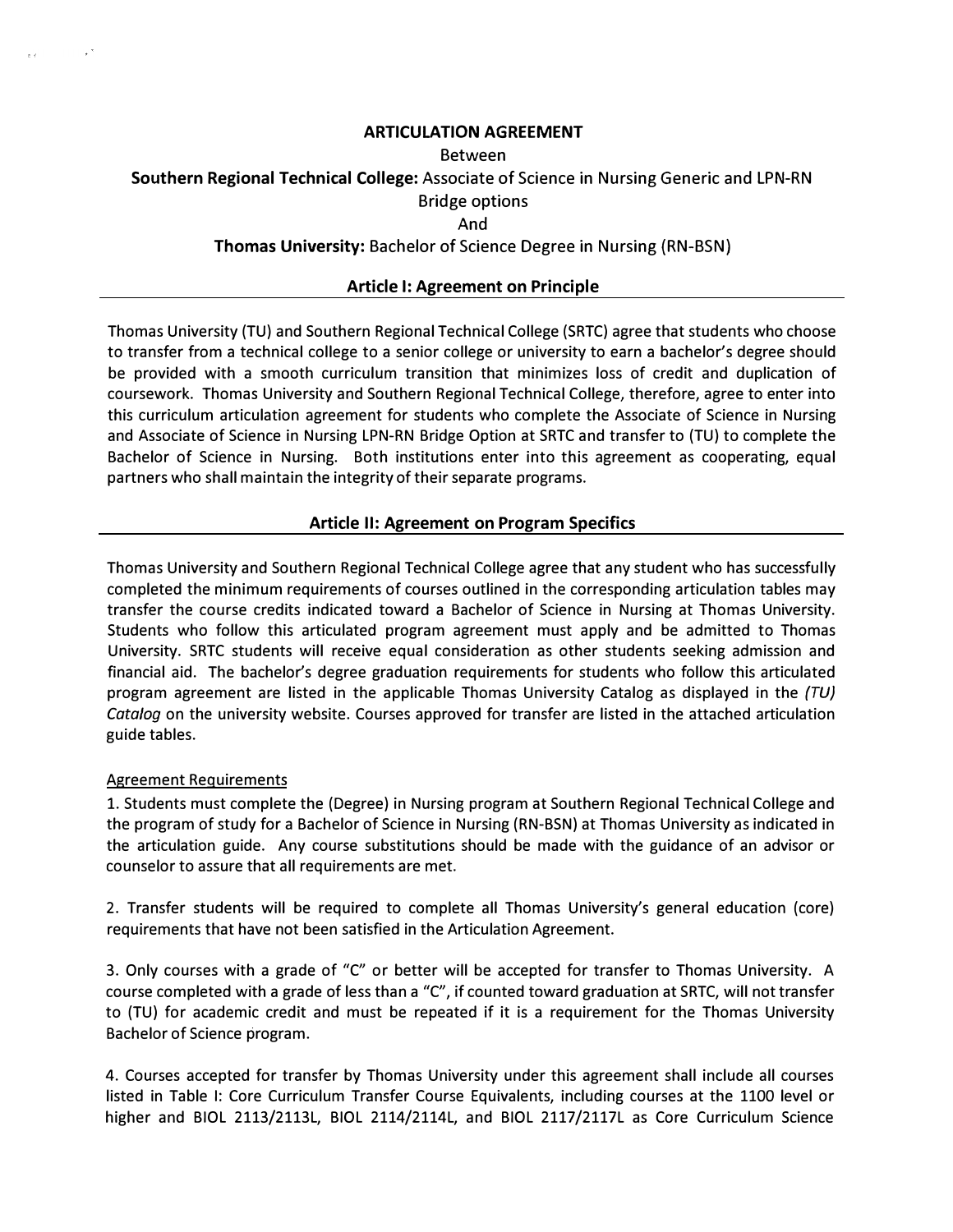requirements. These specific courses are guaranteed for transfer; other courses will be considered for transfer toward the degree if they are applicable.

 $\chi^{\rm (A)}$  and  $\chi^{\rm (B)}$ 

5. To receive a Thomas University bachelor's degree, students must take 30 hours of major program upper division course work at Thomas University. Twenty-four (24) hours of the last 30 must be taken at Thomas University.

6. Thomas University participates in the Georgia Articulation Plan for Nursing. The purpose of this plan is to enable registered nurses to advance their education with minimal loss of credit and/or duplication of knowledge and skills while maintaining the integrity of the education process and the autonomy of participating programs. The registered nurse articulating to the baccalaureate level will be awarded 36 course credit hours for nursing. These credits will be held in escrow until the student has successfully completed nine semester hours of nursing (NSG303, NSG307, NSG311). Credits held in escrow will then be placed on the transcript. The articulating student must provide the necessary materials to establish proof of compliance with the articulation criteria at the time of admission. These materials include the following:

- 1. Certified transcript of all completed nursing courses from SRTC and previous nursing school, if applicable;
- 2. Documentation from employer stating completion of at least 1000 clinical practice hours in the last three years, if the time since graduating from SRTC Associate of Science in Nursing program is greater than four years. If the applicant to TU has not completed at least 1000 hours of clinical practice within the past three years, he/she must either (a) complete 1000 clinical practice hours in nursing prior to enrollment, or (b) successfully complete one of the National League for Nursing (NLN) ACE II examinations prior to enrollment.
- 3. Payment of Thomas University undergraduate application fee.

**Upon completion of these requirements, the student will be awarded the 36 hours of credit held in escrow.** 

#### **RN Transfer Courses Held in Escrow SRTC Associate of Science in Nursing Courses:**

| RNSG 1911 Health Assessment through the Lifespan                     |   |  |  |  |
|----------------------------------------------------------------------|---|--|--|--|
| RNSG 1920 Theoretical and Technical Foundations for Nursing Practice |   |  |  |  |
| RNSG 1931 Introduction to Nursing Principles of Pharmacy             |   |  |  |  |
| RNSG 1940 Life Transitions I: Introduction to Promotion of Health    | 6 |  |  |  |
| RNSG 1950 Life Transitions II: Promotion of Mental Health            |   |  |  |  |
| RNSG 2910 Life Transitions III: Obstetrics                           | 4 |  |  |  |
| RNSG 2920 Life Transitions IV: Pediatrics                            | 4 |  |  |  |
| RNSG 2930 Life Transitions V: Medical Surgical 2                     | 6 |  |  |  |
| RNSG 2941 Life Transitions VI: Clinical Decision Making              | 6 |  |  |  |
|                                                                      |   |  |  |  |

**Total Hours Taken in Nursing at SRTC: 42 semester hours Articulation hours granted: 36 semester hours**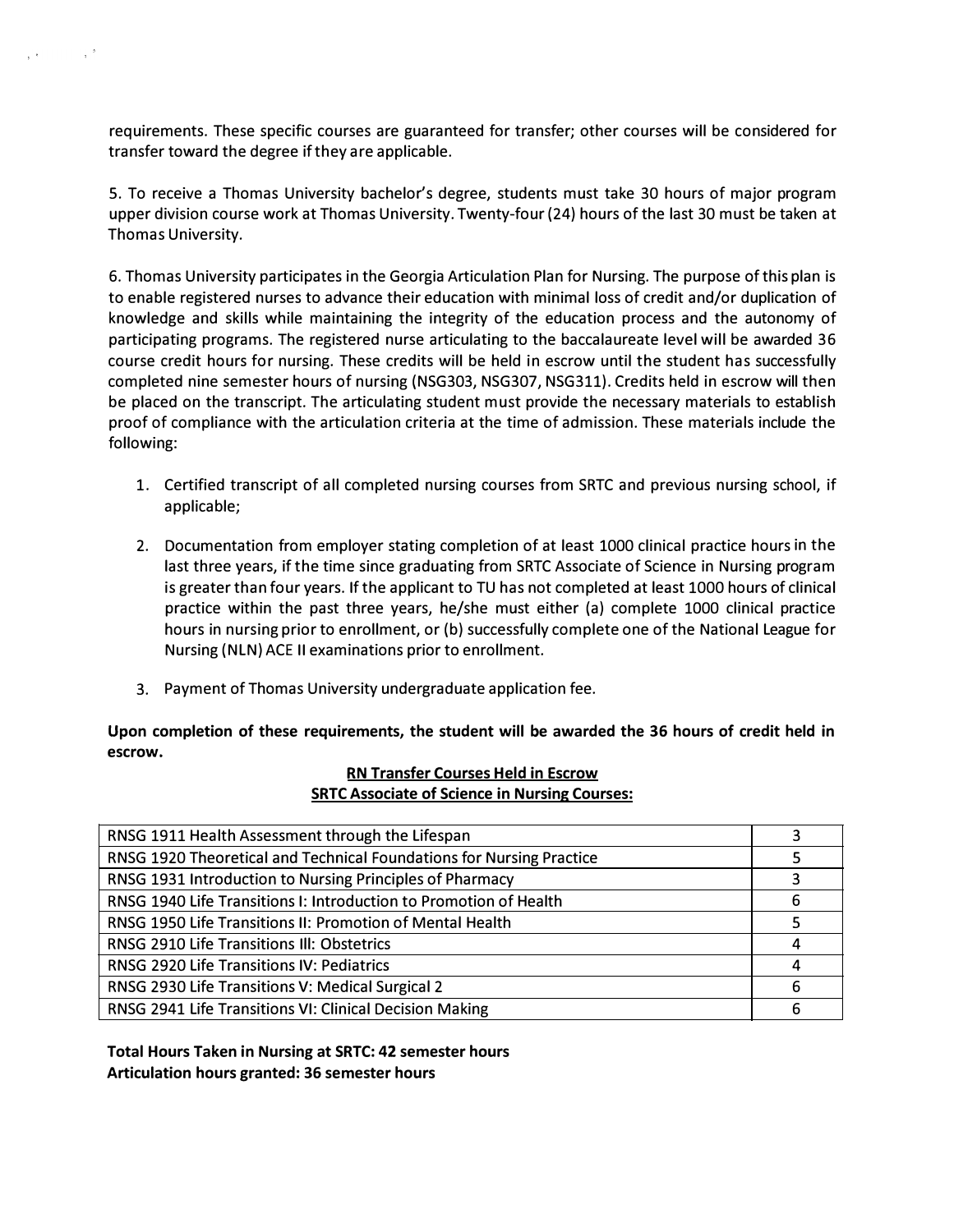#### **SRTC Associate of Science in Nursing LPN-RN Bridge Option Courses**

| <b>Completion of Licensed Practical Nurse Program</b>    |   |  |  |  |
|----------------------------------------------------------|---|--|--|--|
| RNSG 1911 Health Assessment through the Lifespan         |   |  |  |  |
| RNSG 1931 Introduction to Nursing Principles of Pharmacy |   |  |  |  |
| RNSG 1960 Transition to Associate Degree Nursing         |   |  |  |  |
| RNSG 2910 Life Transitions III: Obstetrics               | 4 |  |  |  |
| RNSG 2920 Life Transitions IV: Pediatrics                | 4 |  |  |  |
| RNSG 2930 Life Transitions V: Medical Surgical 2         | 6 |  |  |  |
| RNSG 2941 Life Transitions VI: Clinical Decision Making  | 6 |  |  |  |

# **Total Hours Taken in Nursing at SRTC: 31 semester hours in addition to Licensed Practical Nurse Program Completion**

#### **Articulation hours granted: 36 semester hours**

 $\sim 10^6$ 

**Transfer of Credit** Students who have been enrolled at another institution must submit official transcripts from each college or university previously attended to the registrar. The registrar will determine transfer of non-nursing credits. Transfer credit may be given for those courses taken at accredited institutions provided that the courses fall within the scope of Thomas University's curriculum. Acceptability of non-equivalent courses is subject to the approval of the Chair of the Division of Nursing, the Academic Dean, and the Registrar. Students who fail a nursing course at Thomas University and successfully complete a similar course at another institution cannot transfer that course back to Thomas University.

#### **Article Ill: Agreement on Communication**

Thomas University and Southern Regional Technical College agree to cooperate in communicating with each other and with their common and respective publics concerning the established relationship between the two institutions. Communication may include the development of various kinds of publications to inform those who will benefit personally or professionally from the opportunities provided by this agreement. Faculty and staff at both institutions will share the information in this agreement with interested and qualified students, and both institutions will provide counseling and advising to students and prospective students.

#### **Article IV: Maintenance and Review Procedures**

At least one administrator or faculty member from each institution will be appointed to act as agents for the implementation of this agreement, to speak for the institutions, and to communicate changes to respective faculty members, advisors, counselors, and others to whom the information is pertinent. Responsibility for oversight of this agreement rests with the Registrar at Southern Regional Technical College and the Registrar at Thomas University.

Both parties agree to communicate annually any changes in the respective programs that may have an effect on this articulation agreement. During the third year, both parties will review the agreement for revisions and possible renewal. If the agreement is not renewed by the end of the effective period, students engaged in the articulation program as a currently enrolled (TU) student prior to termination of the agreement will be given five (5) additional years to complete the degree under terms of this agreement.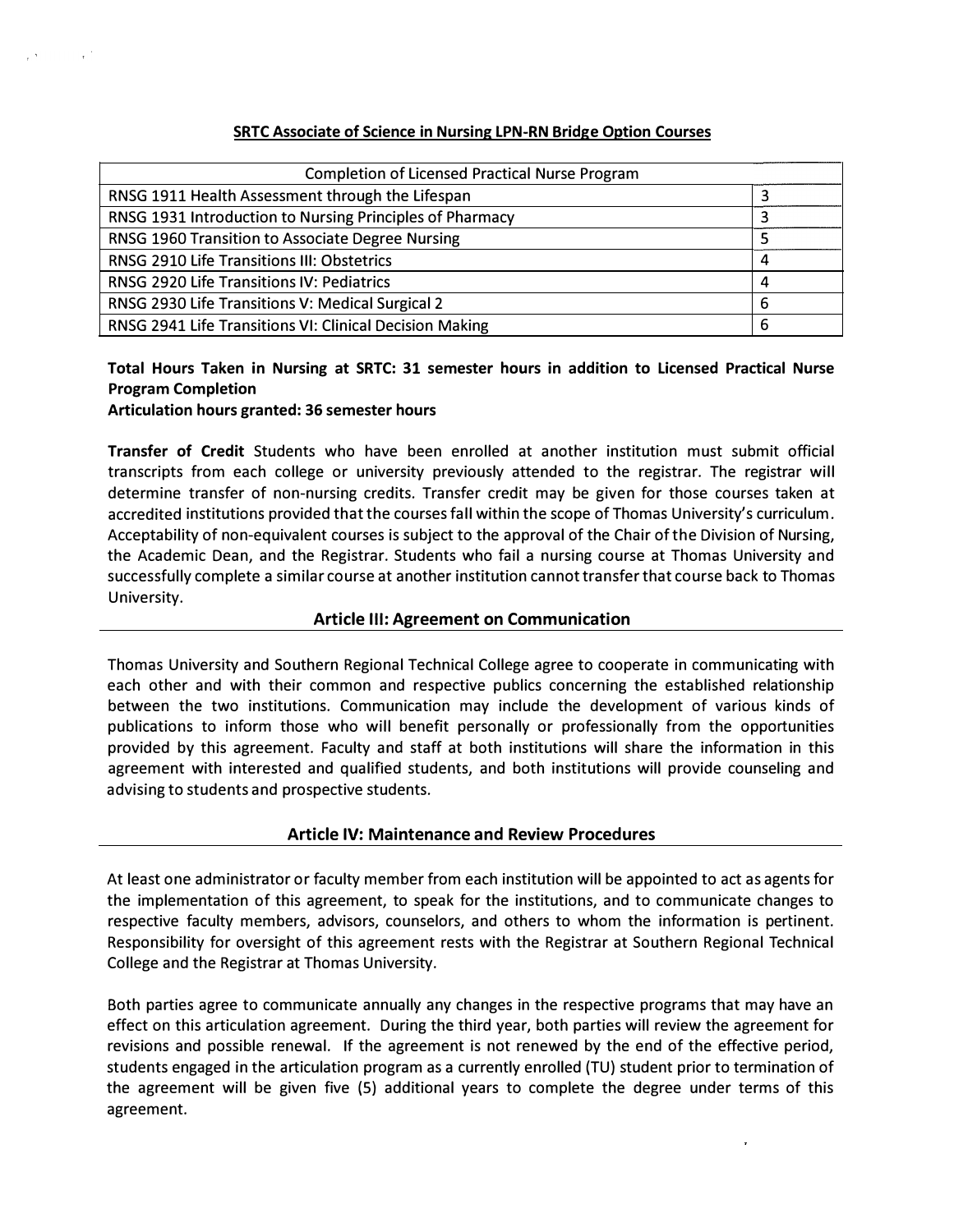| <b>Thomas University</b>                                                                              |
|-------------------------------------------------------------------------------------------------------|
| Michelle Wendel Richard Vaupel, Registrar                                                             |
| Phone: 229.226.1621 ext. 1022                                                                         |
| Email: <b>evaupel@thomasu:edu</b> -                                                                   |
| m <i>wendel@</i> / Email: <u><del>waupel@tnomras</del></u><br>74c <i>maSu. A</i> q 1501 Millpond Road |
| Thomasville, GA 31792                                                                                 |
|                                                                                                       |

## *ARTICULATION AGREEMENT BETWEEN*

#### **Southern Regional Technical College**

Associate of Science in Nursing and Associate of Science in Nursing LPN-RN Bridge Option

**And** 

**Thomas University** 

# Bachelor of Science Degree in Nursing

We, the representatives of Southern Regional Technical College and Thomas University, agree to the terms of this agreement, which will be for an initial period of five (5) years. The Effective Period of the Agreement will be from June 1, 2017 until June 1, 2022.

*Signed:* 

**Allege R. Workerstrand Commenced Allege (1)** 

Vice Président for Academic Affairs Southern Regional Technical College

Viee President for Academic Affairs Thomas University

Date

Thomas University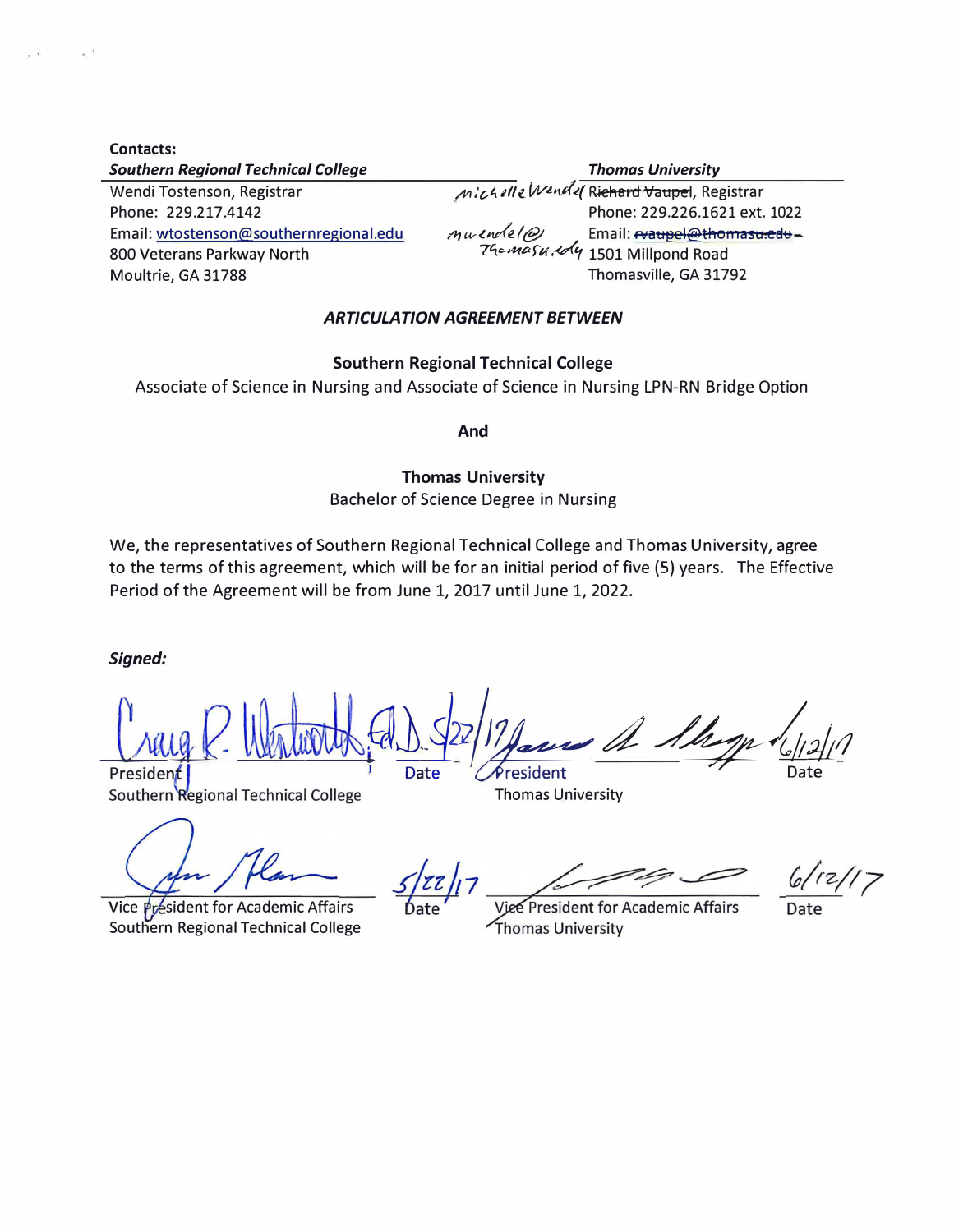## **ARTICULATION GUIDE**

 $\cdot$ 

# Southern Regional Technical College: Associate of Science in Nursing and Associate of Science in Nursing LPN-RN Bridge Option Thomas University: Bachelor of Science in Nursing

| (TU) Core Curriculum |                                    |                                           |                         | <b>SRTC Core Curriculum</b>                    |                                 |                |
|----------------------|------------------------------------|-------------------------------------------|-------------------------|------------------------------------------------|---------------------------------|----------------|
| (TU) COURSE          |                                    |                                           | <b>Cred</b>             | <b>SRTC Course</b>                             | <b>Cred</b>                     |                |
|                      | <b>University Studies: 4 hours</b> |                                           |                         | Waved due to transfer and articulation credits |                                 | 3              |
|                      | <b>UNV 101</b>                     | <b>Freshman Success</b>                   |                         |                                                |                                 |                |
|                      | <b>UNV 103</b>                     | <b>Personal Wellness</b>                  |                         |                                                |                                 |                |
|                      | <b>UNV 201</b>                     | Career Development                        |                         |                                                |                                 |                |
|                      | <b>UNV 202</b>                     | <b>Introduction to Ethics</b>             |                         |                                                |                                 |                |
|                      |                                    | <b>Communication: 12 hours</b>            |                         |                                                |                                 |                |
|                      | <b>ENG 101</b>                     | <b>Composition I</b>                      | 3                       | <b>ENGL 1101</b>                               | Composition & Rhetoric          | 3              |
|                      | <b>ENG 102</b>                     | <b>Composition II</b>                     | $\overline{\mathbf{3}}$ |                                                |                                 |                |
|                      | <b>SPE 105</b>                     | Oral Communication for Professionals      | 3                       |                                                |                                 |                |
|                      | <b>CSC 120</b>                     | <b>Microcomputer Applications</b>         | $\overline{\mathbf{3}}$ | <b>COMP 1000</b>                               | Intro to Microcomputers         | $\mathfrak{Z}$ |
|                      |                                    |                                           |                         |                                                |                                 |                |
|                      |                                    | Math and Science: 15 hours                |                         |                                                |                                 |                |
|                      | <b>BIO 261</b>                     | Anatomy & Physiology I                    | 4                       | BIOL 2113/2113L                                | Anatomy & Physiology I / Lab    | 3/1            |
|                      | <b>BIO 262</b>                     | Anatomy & Physiology II                   | 4                       | BIOL 2114/2114L                                | Anatomy & Physiology II / Lab   | 3/1            |
|                      | <b>BIO 270</b>                     | Microbiology                              | 4                       | BIOL 2117/2117L                                | Introductory Microbiology / Lab | 3/1            |
|                      | <b>STA 250</b>                     | <b>Introduction to Statistics</b>         | 3                       |                                                |                                 |                |
|                      |                                    | <b>Social Sciences: 12 hours</b>          |                         |                                                |                                 |                |
|                      | <b>PSY 101</b>                     | General Psychology                        |                         | <b>PSYC 1101</b>                               | <b>Introductory Psychology</b>  | 3              |
|                      | <b>SOC 201</b>                     | Intro to Sociology or Social Science Elec |                         |                                                | One Elective                    | $\overline{3}$ |
|                      | HIS 201,                           | US History & Government                   | 3                       |                                                |                                 |                |
|                      | HIS 202,                           |                                           |                         |                                                |                                 |                |
|                      | <b>HIS 203</b>                     |                                           |                         |                                                |                                 |                |
|                      | HIS 201,                           | US History & Government                   | 3                       |                                                |                                 |                |
|                      | HIS 202,                           |                                           |                         |                                                |                                 |                |
|                      | <b>HIS 203</b>                     |                                           |                         |                                                |                                 |                |
|                      |                                    |                                           |                         |                                                |                                 |                |

# **Table I. Core Curriculum Transfer Course Equivalents**